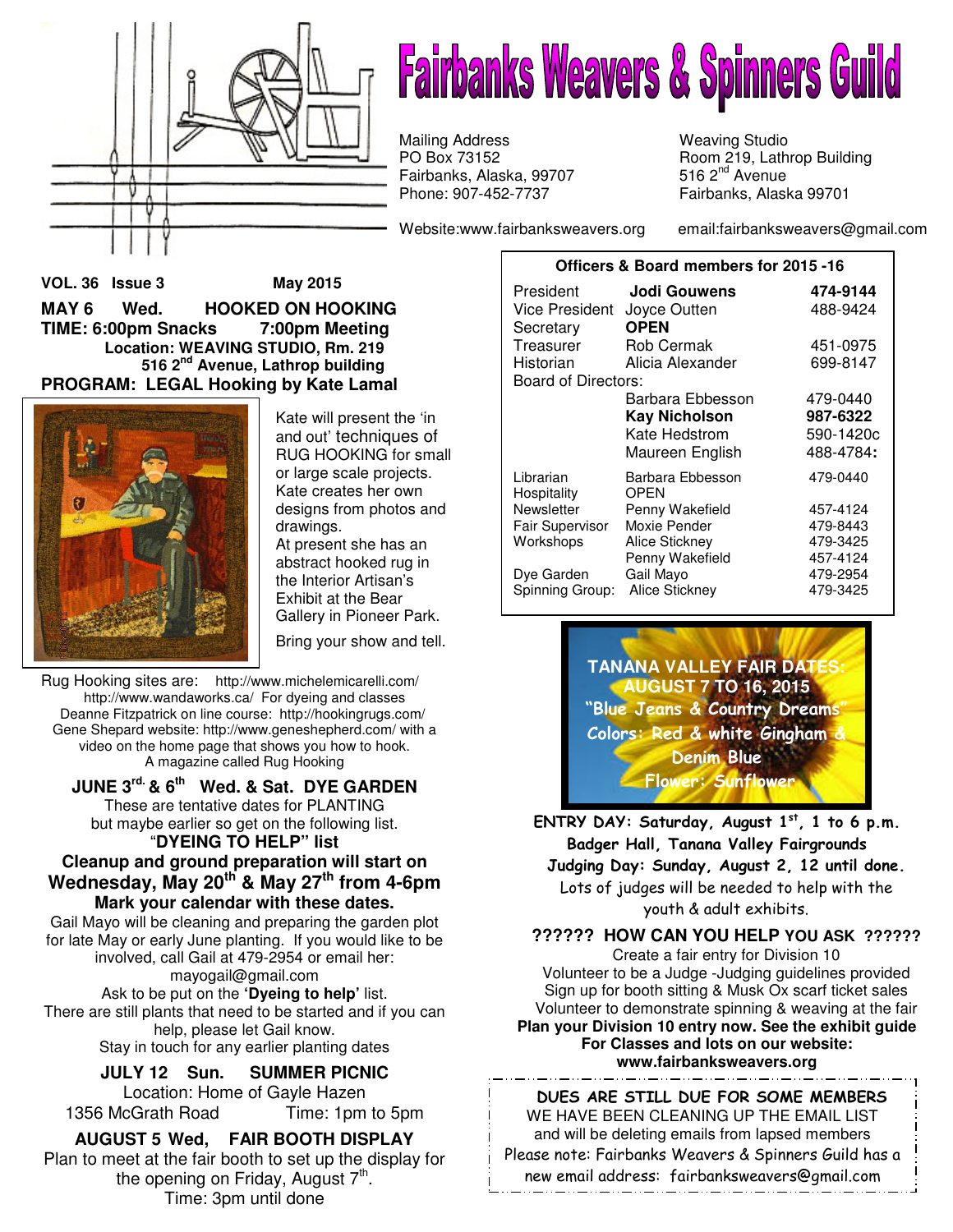Presidents Letter May 2015 Newsletter

I often hear people expressing an interest in becoming more involved with the Guild. This summer there are numerous ways you can contribute to the activities of the Fairbanks Weaver's & Spinner's Guild.

#### First- Enter your work in this summer's Tanana Valley

State Fair. Last year Rob & Kate reported that we can lose some of our class and lot designations if we don't have entries for several years. Remember, Division 10 includes weaving, spinning, wet felting, needle felting, dyeing, basketry, and bobbin lace. Help take entries in for friends, family, and neighbors. Entry day - August 1 (Sat):

Div 10 judging—August 2 (Sun) – Booth Display Set-up –August 5 (Wed).

Second - Help prepare, plant, and maintain the Guild Dye Garden plot at the Georgeson Botanical Garden. Help with weeding is always appreciated. To get more info on how you can participate call Gail Mayo (479- 2954) to get on the dye garden email list.

Third - Be a summer helper with the youth fiber arts program. Penny could use some people to pick up munchies from the food bank, to warp the looms used for the youth weaving classes, to help with noon hour supervision during peak busy weeks, and to serve as an assistant in some large classes. Contact Penny at the Studio (452-7737) for information on how you can help.

We often plan to become involved but get side-tracked by our many activities. Select just one of these things and make a commitment to do it this summer. The Guild will sincerely value your contribution.

Jodi Gouwens, President



#### **FAIRBANKS ARTS ASSOCIATION BEAR GALLERY Exhibits**

**INTERIOR ARTISAN JURIED EXHIBITION May 1 through 31 Gallery hours: 12 until 6pm** 

**Opportunity for Sales:** 

**LIMITED EDITION as the JULY Exhibition Enter 5 pieces limited to 12" x 12" x 12" for a fee Summer sales during the month of JULY Find the prospectus on the Fairbanks Arts Association website: www.fairbanksarts.org** 

**FAA CABIN at PIONEER PARK Interested artists should contact FAA for information Docents are needed for Bear Galley so consider volunteering, CALL 456-6485**

# **MEMBERS IN THE NEWS**

A big **Thank you** to all the members who have renewed their guild membership and **Welcome** back to some long lost members. Your support is important to the guild.

Look for entries by guild member juried into the **Interior Artisan's Exhibit**: **Laurel Herbeck** with several hand bound books with stones & sea shells and a boundweave rug that is finally off the loom and on the wall. **Penny Wakefield** entered a woven multipage book of many colors with a beaded text and received an Honorable mention for a handwoven silk scarf.. **Ann Wood O'Brien** submitted a silk noil Eco Printed tunic, a felt bag and two felted vessels that feature aspen, willow leaves and blueberry prints. Congratulations to all.

**Moxie Pender** will be taking time away from her fiber activities with a new engineering job and **Cathy Curby & Alice Stickney** have retired and will have more time for weaving & spinning.

**Anchorage Threads 2015 Fashion Show** was a wonderful success with a full house to view 170 garments. **Lois Henderson** wove a skirt featuring a variegated handspun yarn as a decorative band around the bottom; **Penny Wakefield** with a red & black shadow weave vest; **Maureen English** with a handspun knitted lacey scarf with beads; **Ann Wood O'Brien** with an Eco printed felt wool hat & scarf along with a felt scarf with an animal face. **THANKS TO ALL** for sending garments for this event



Want to be inspired about weaving again Sign up for a WEEKEND WORKSHOP on a Saturday or Sunday anytime this summer

#### PERUVIAN DOUBLE WEAVE or CARD WEAVING

Start with a short workshop on a rigid heddle loom that you make or a set of cards. You will warp the loom and learn how to weave figures, shapes and letters in 4 hours time.

No experience in weaving necessary.

This small band loom travels very well in a box or bag, can be taken to the field, the cabin, for trips up and down the highway or used just sitting in from of the TV or on the deck. Bands can be used for landyards, belts, headbands, hat ties, fancy shoestrings and once you learn the techniques, expanded to a floor loom for larger projects Sign up for a 4 hour slot of time.

Fee: \$35 Sign up by calling 452-7737.

#### . TWILL BE FUN to learn something new.

No warping, no threading or no tieup, just make some time to try your hand at weaving an 8sh sample on crackle weave for a bag 8sh Snowflake twill for a table runner 8sh Twill in four different threading or 4sh Reversible Twill Rug Fee for the workshop: \$75 for two of the above

Flexible times: Call 452-7737 to schedule a time.